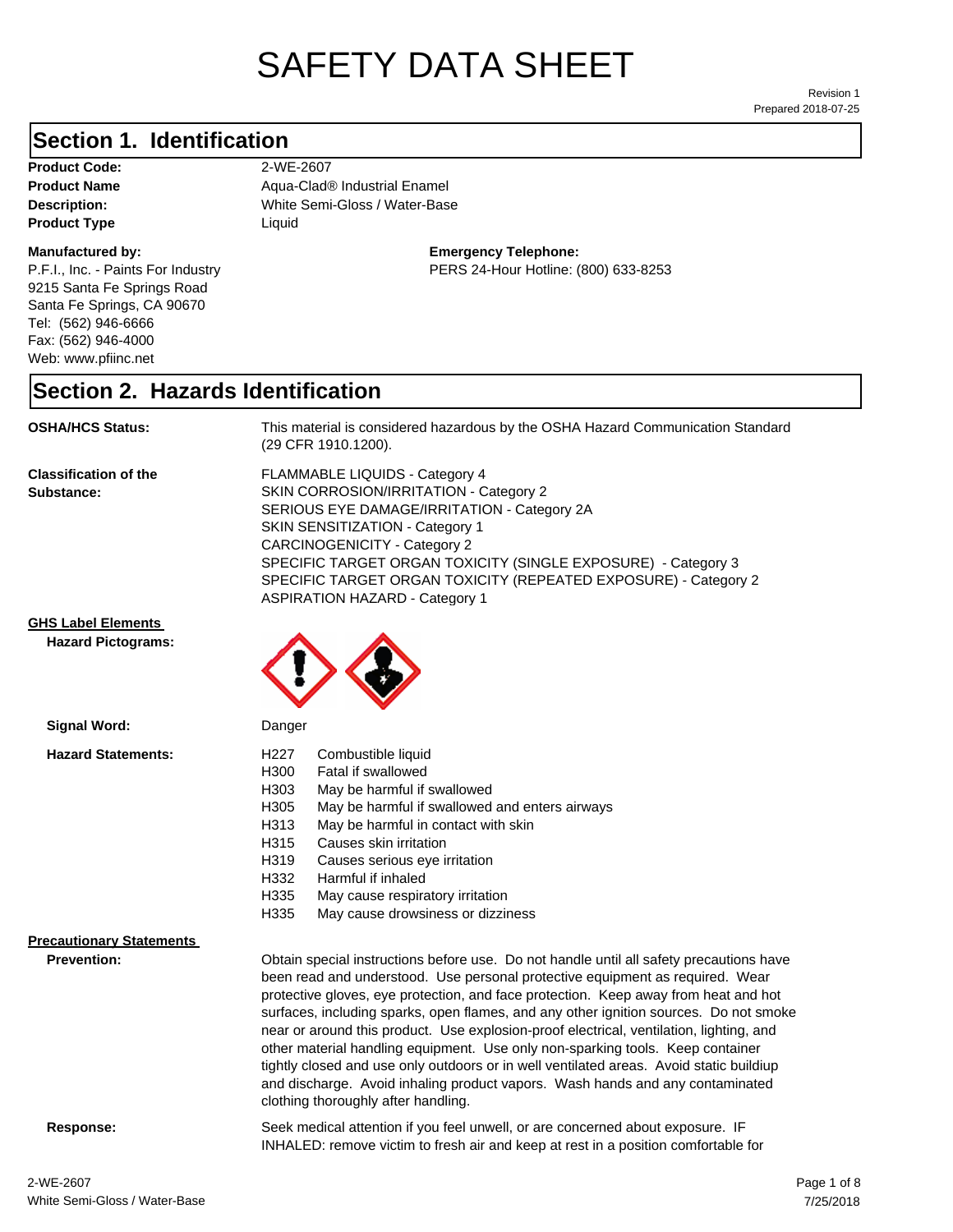| Storage & Disposal:                         | breathing. IF SWALLOWED: contact a poison control center or physician immediately.<br>Do not induce vomiting. IN CASE OF SKIN OR HAIR CONTACT: remove all<br>contaminated clothing, and wash skin with soap and water. If irritation or rash occurs,<br>get medical attention. IF IN EYES: rinse with copious amounts of water for several<br>minutes. Remove contact lenses, if present and easy to do so. If eye irritation persists,<br>seek medical attention.<br>Store in a locked and secure environment. Store in a cool, well ventilated area away<br>from direct sunlight and heat. Dispose of contents and container in accordance with all<br>local, regional, state, and federal regulations.                                                                                                                                                                                                                                                                                                                |
|---------------------------------------------|--------------------------------------------------------------------------------------------------------------------------------------------------------------------------------------------------------------------------------------------------------------------------------------------------------------------------------------------------------------------------------------------------------------------------------------------------------------------------------------------------------------------------------------------------------------------------------------------------------------------------------------------------------------------------------------------------------------------------------------------------------------------------------------------------------------------------------------------------------------------------------------------------------------------------------------------------------------------------------------------------------------------------|
| <b>Supplemental Label</b><br>Elements:      | Ensure adequate ventilation at all times when using this product and when sanding the<br>dried film. Wear an appropriate, NIOSH approved particulate respirator. Follow all<br>respirator manufacturer's directions for proper use. Abrading or sanding this product's<br>dried film may release crystalline silica which has been shown to cause lung damage<br>and may cause cancer following long term exposure. Rags, sandpaper, steel wool,<br>and other abrading materials or waste containing this product may spontaneously<br>combust when improperly disposed of. Product contains solvents which can cause<br>permanent brain and nervous system damage. Intentional misuse by concentrating<br>and inhaling the contents of this product can be harmful or fatal. Do not transfer<br>contents to another container.<br>PROPOSITION 65 WARNING: this product contains chemicals known to the State of<br>California to cause cancer and birth defects or other reproductive harm.<br>FOR INDUSTRIAL USE ONLY. |
| <b>Hazards not otherwise</b><br>classified: | None known.                                                                                                                                                                                                                                                                                                                                                                                                                                                                                                                                                                                                                                                                                                                                                                                                                                                                                                                                                                                                              |

# **Section 3. Composition/Information on Ingredients**

| Chemical Name / CAS No                                                             |  |
|------------------------------------------------------------------------------------|--|
| Calcium Carbonate<br>1317-65-3<br>10 to 20%                                        |  |
| Talc<br>14807-96-6<br>10 to 20%                                                    |  |
| Ethylene Glycol Monobutyl Ether<br>111-76-2<br>5 to 10%<br>Vapor Pressure: .11 kPa |  |
| <b>Titanium Dioxide</b><br>13463-67-7<br>5 to 10%                                  |  |

# **Section 4. First Aid Measures**

| <b>Description of First Aid Measures</b> |                                                                                                                                                                                                                                                                                                                                                                                                                                                                                                                                                           |
|------------------------------------------|-----------------------------------------------------------------------------------------------------------------------------------------------------------------------------------------------------------------------------------------------------------------------------------------------------------------------------------------------------------------------------------------------------------------------------------------------------------------------------------------------------------------------------------------------------------|
| Eye Contact:                             | Immediately flush eyes with copious amounts of water. Remove any contact lenses.<br>Rinse for at least 10 minutes. Get medical attention. Chemical burns must be treated<br>promptly by a physician.                                                                                                                                                                                                                                                                                                                                                      |
| Inhalation:                              | Remove victim to fresh air and maintain in a rest position comfortable for breathing. If<br>fumes are still present, all rescuers should wear appropriate respirators. If victim<br>exhibits irregular breathing, trained personnel should provide artificial respiration or<br>oxygen. Mouth-to-mouth resuscitation may be dangerous. If necessary, contact a<br>poison control center or physician immediately. If victim is unconscious, place in a<br>recovery position and seek medical help immediately. Maintain an open airway for the<br>victim. |
| <b>Skin Contact:</b>                     | Wash affected areas with soap and water. Remove contaminated clothing and shoes.<br>Continue to rinse the affected area for at least ten minutes. Get medical attention if<br>discomfort continues. Avoid further exposure in the event of any symptoms or                                                                                                                                                                                                                                                                                                |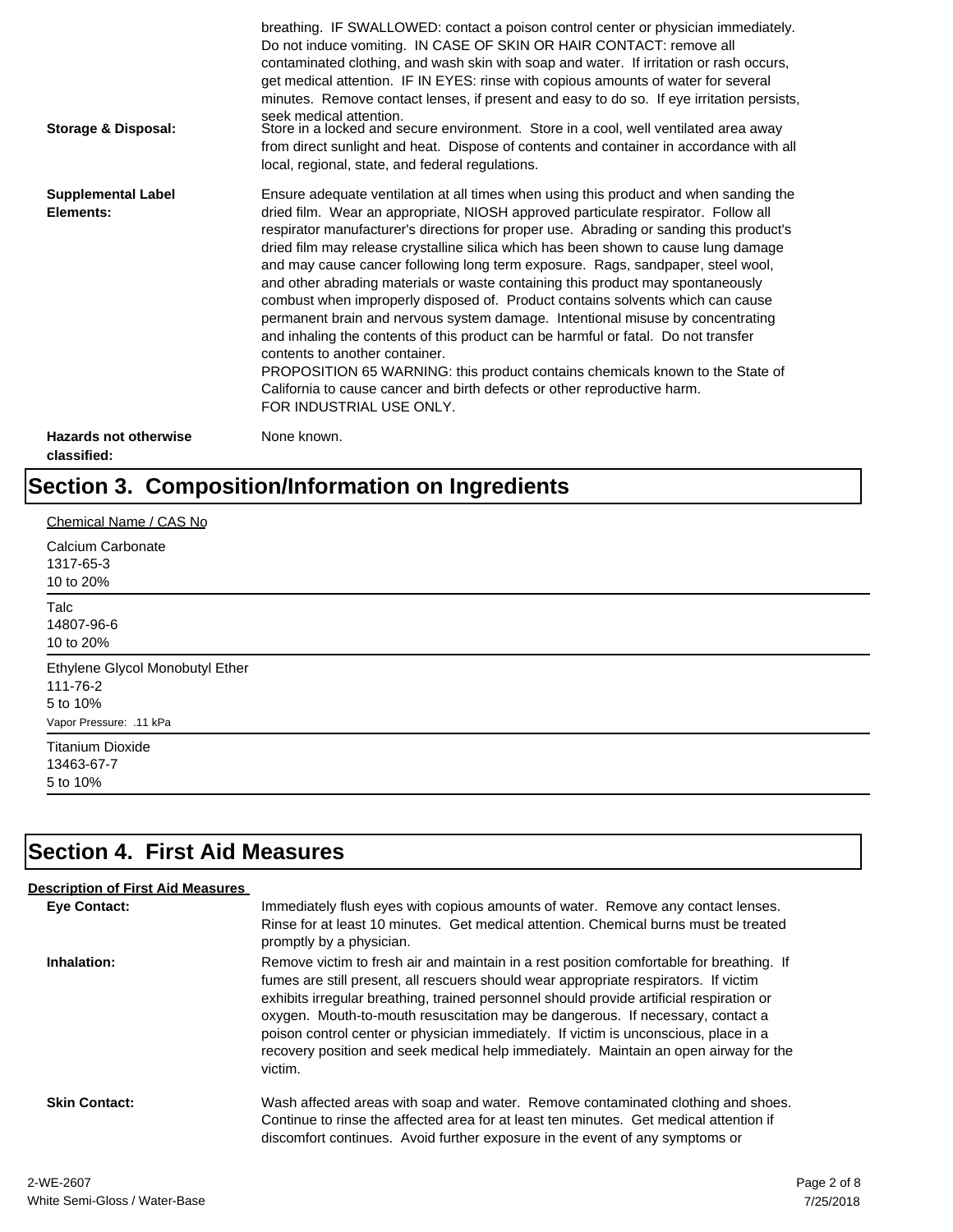|                                                     | complaints.                                                                                                                                                                                                                                                                                                                                                                                                                                                                                                                                                                                                                                                                                                                                                                                                                           |
|-----------------------------------------------------|---------------------------------------------------------------------------------------------------------------------------------------------------------------------------------------------------------------------------------------------------------------------------------------------------------------------------------------------------------------------------------------------------------------------------------------------------------------------------------------------------------------------------------------------------------------------------------------------------------------------------------------------------------------------------------------------------------------------------------------------------------------------------------------------------------------------------------------|
| Ingestion:                                          | If product is ingested, contact a poison control center or a physician immediately. Do<br>not induce vomitting. Rinse mouth with water and remove dentures, if any. Remove<br>victim to fresh air and keep at rest in a comfortable position to facilitate breathing. If<br>the victim is conscious and the product has been swallowed, provide small quantities of<br>water to drink. Cease if the victim feels sick, as vomitting may be dangerous.<br>Aspiration hazard if swallowed. This product can enter the lungs and cause damage.<br>If vomitting occurs, the head should be kept low so that vomit does not enter the lungs.<br>Never administer anything by mouth to an unconscious person. If unconscious, place<br>in a recovery position while medical attention is sought. Maintain an open airway for<br>the victim. |
| <b>Potential Acute Health Effects</b>               |                                                                                                                                                                                                                                                                                                                                                                                                                                                                                                                                                                                                                                                                                                                                                                                                                                       |
| <b>Eye Contact:</b>                                 | Causes serious eye irritation.                                                                                                                                                                                                                                                                                                                                                                                                                                                                                                                                                                                                                                                                                                                                                                                                        |
| Inhalation:                                         | Can cause central nervous system depression. May cause drowsiness and dizziness<br>as well as respiratory irritation.                                                                                                                                                                                                                                                                                                                                                                                                                                                                                                                                                                                                                                                                                                                 |
| <b>Skin Contact:</b>                                | Causes skin irritation. May cause an allergic skin reaction.                                                                                                                                                                                                                                                                                                                                                                                                                                                                                                                                                                                                                                                                                                                                                                          |
| Ingestion:                                          | Can cause central nervous system depression. May be fatal if swallowed and allowed<br>to enter airways. Irritating to mouth, throat and stomach.                                                                                                                                                                                                                                                                                                                                                                                                                                                                                                                                                                                                                                                                                      |
| Over-Exposure Signs & Symptoms                      |                                                                                                                                                                                                                                                                                                                                                                                                                                                                                                                                                                                                                                                                                                                                                                                                                                       |
| <b>Eye Contact:</b>                                 | Adverse symptoms may include: pain or irritation, watering, redness.                                                                                                                                                                                                                                                                                                                                                                                                                                                                                                                                                                                                                                                                                                                                                                  |
| Inhalation:                                         | Adverse symptoms may include: respiratory tract irritation, coughing, nausea or<br>vomiting, headache, drowsiness or fatigue, dizziness or vertigo, unconsciousness.                                                                                                                                                                                                                                                                                                                                                                                                                                                                                                                                                                                                                                                                  |
| <b>Skin Contact:</b>                                | Adverse symptoms may include: irritation, redness.                                                                                                                                                                                                                                                                                                                                                                                                                                                                                                                                                                                                                                                                                                                                                                                    |
| Ingestion:                                          | Adverse symptoms may include: nausea, vomiting.                                                                                                                                                                                                                                                                                                                                                                                                                                                                                                                                                                                                                                                                                                                                                                                       |
|                                                     | <u>Indication of immediate medical attention and special treatment needed</u>                                                                                                                                                                                                                                                                                                                                                                                                                                                                                                                                                                                                                                                                                                                                                         |
| <b>Notes to Physician:</b>                          | Treat symptomatically. Contact poison treatment specialists if large quantities have<br>been ingested or inhaled.                                                                                                                                                                                                                                                                                                                                                                                                                                                                                                                                                                                                                                                                                                                     |
| <b>Specific Treatments:</b>                         | None specified.                                                                                                                                                                                                                                                                                                                                                                                                                                                                                                                                                                                                                                                                                                                                                                                                                       |
| <b>Protection of First Aid</b><br><b>Providers:</b> | No action should be taken involving any personal risk or without proper training. If<br>fumes are still present, rescuers should wear appropriate respirators or a self<br>contained breathing apparatus. Mouth-to-mouth resuscitation may be dangerous for<br>the first aid provider. Wash all contaminated clothing with soap and water before<br>removal.                                                                                                                                                                                                                                                                                                                                                                                                                                                                          |

# **Section 5. Fire Fighting Measures**

| <b>Extinguishing Media</b>                                               |                                                                                                                                                                                                                                                                                                                                                                              |
|--------------------------------------------------------------------------|------------------------------------------------------------------------------------------------------------------------------------------------------------------------------------------------------------------------------------------------------------------------------------------------------------------------------------------------------------------------------|
| Dry chemical, CO2, water spray (fog), foam, dry sand.<br>Suitable Media: |                                                                                                                                                                                                                                                                                                                                                                              |
| Unsuitable Media:                                                        | Do not use water jet.                                                                                                                                                                                                                                                                                                                                                        |
| <b>Specific Hazards:</b>                                                 | Combustible liquid. Closed containers may explode when exposed to extreme heat as<br>a result of buildup of steam. Keep containers tightly closed and isolate from heat,<br>electrical equipment, sparks, and open flames. No unusual fire or explosion hazards<br>noted.                                                                                                    |
| <b>Special Firefighting</b><br><b>Procedures:</b>                        | Water may be used to cool closed containers to prevent pressure buildup and possible<br>autoignition or explosion. Evacuate area and fight fire from safe distance. Containers<br>may explode when heated. Firefighters should wear appropriate protective equipment<br>and self-contained breathing apparatus with a full face-piece operated in positive<br>pressure mode. |

### **Section 6. Accidental Release Measures**

| <b>Environmental Precautions:</b> | Avoid dispersal of spilled material and runoff from contacting soil, waterways, drains,<br>and sewers. Inform the relevant authorities if the product has caused environmental<br>pollution. |             |
|-----------------------------------|----------------------------------------------------------------------------------------------------------------------------------------------------------------------------------------------|-------------|
| Steps to be Taken if Material     | Contain spilled liquid with sand or earth. Do not use combustible materials such as                                                                                                          |             |
| 2-WE-2607                         |                                                                                                                                                                                              | Page 3 of 8 |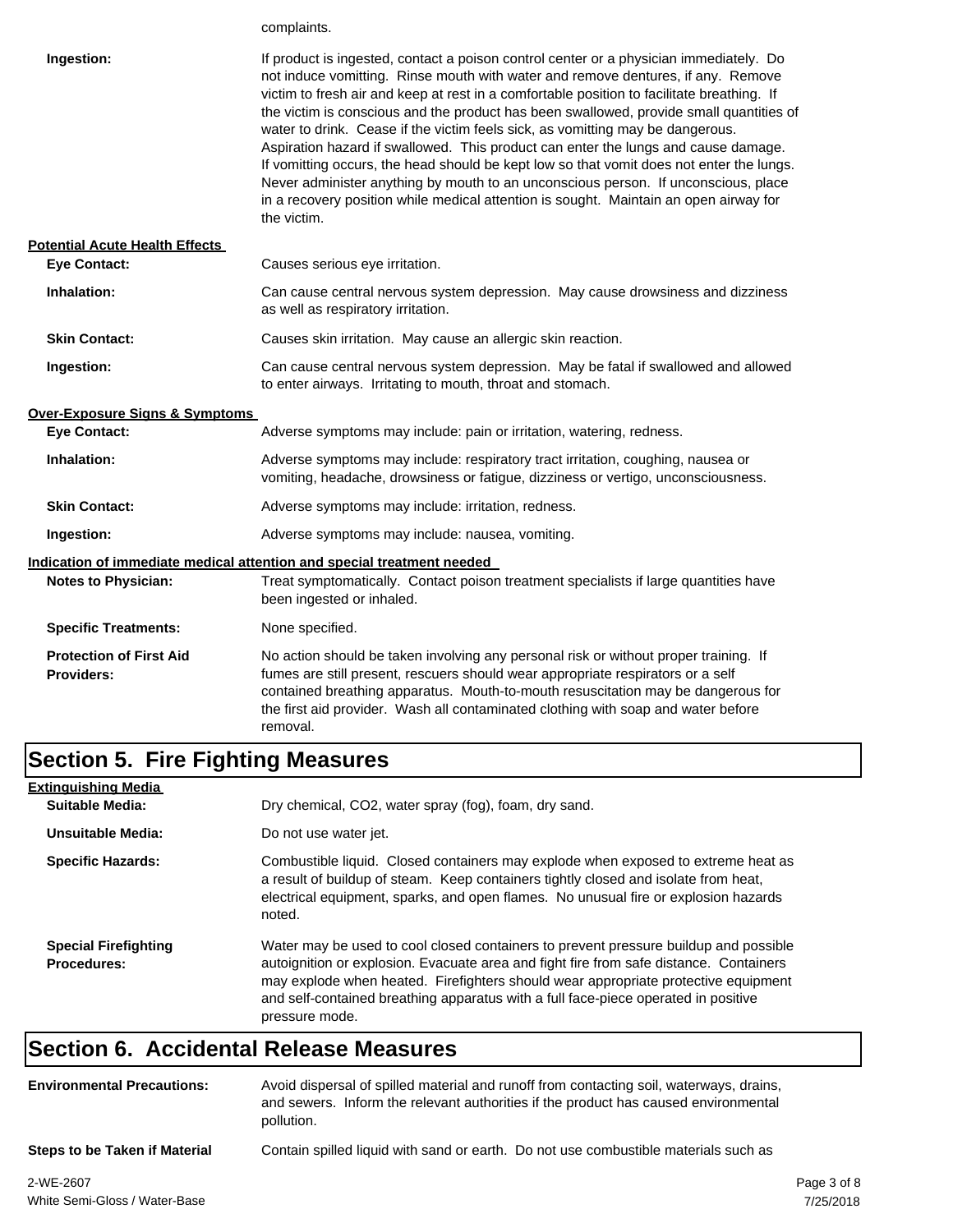| is Released or Spilled: | sawdust. Eliminate all ignition sources and use explosion-proof equipment. Place<br>material in a container and dispose of according to local, regional, state, and federal<br>regulations. Ventilate area and remove product with inert absorbent and non-sparking<br>tools. Do not incinerate closed containers.                                                                                                                                                                                                                                                                  |
|-------------------------|-------------------------------------------------------------------------------------------------------------------------------------------------------------------------------------------------------------------------------------------------------------------------------------------------------------------------------------------------------------------------------------------------------------------------------------------------------------------------------------------------------------------------------------------------------------------------------------|
| <b>Small Spills:</b>    | Stop leak if doing so can be done without risk. Remove containers from spill area.<br>Use non-sparking tools. Dilute with water and mop up if water-soluble. If not<br>water-soluble, absorb with inert dry material and place in appropriate waste container.<br>Dispose of via a licensed waste disposal contractor.                                                                                                                                                                                                                                                              |
| Large Spills:           | Stop leak if doing so can be done without risk. Remove containers from spill area.<br>Use non-sparking tools. Approach the release from upwind. Prevent entry into<br>sewers, waterways, basements, or confined areas. Wash spillages into an effluent<br>treatment plant or proceed as follows: contain and collect spillage with inert absorbent<br>materials and place in a container for disposal according to local regulations. Dispose<br>of via a licensed waste disposal contractor. See Section 1 for emergency contact<br>information and Section 13 for waste disposal. |

#### **Section 7. Handling and Storage**

**Handling:** Wash thoroughly after handling. Eating, drinking, and smoking should be prohibited in areas where this material is handled, stored, and processed. Wash hands and face before eating or drinking. Remove contaminated clothing and launder before reuse. Use only with adequate ventilation. Follow all SDS and label precautions even after container is emptied, as it may retain product residues. Avoid breathing fumes, vapors, or mist. Avoid contact with eyes, skin, and clothing.

Storage: Store in a dry, cool, well ventilated place. Keep container tightly closed while not in use. Isolate from heat, electrical equipment, sparks, and open flame. Do not store above 120 degrees Fahrenheit. Protect from heat, moisture, and foreign materials.

#### **Section 8. Exposure Controls/Personal Protection**

| Chemical Name / CAS No<br>Calcium Carbonate<br>1317-65-3<br>10 to 20%                 | <b>OSHA Exposure Limits</b><br>15 mg/m3                                                                                                                                                                                                                                                                                             | <b>Other Exposure Limits</b><br><b>ACGIH Exposure Limits</b><br>$10$ mg/m $3$                                                                                                                                                                                                                                                                    |                          |
|---------------------------------------------------------------------------------------|-------------------------------------------------------------------------------------------------------------------------------------------------------------------------------------------------------------------------------------------------------------------------------------------------------------------------------------|--------------------------------------------------------------------------------------------------------------------------------------------------------------------------------------------------------------------------------------------------------------------------------------------------------------------------------------------------|--------------------------|
| Talc<br>14807-96-6<br>10 to 20%                                                       | 20 mppcf                                                                                                                                                                                                                                                                                                                            | $2$ mg/m $3$                                                                                                                                                                                                                                                                                                                                     |                          |
| Ethylene Glycol Monobutyl<br>Ether<br>111-76-2<br>5 to 10%<br>Vapor Pressure: .11 kPa | 50 ppm                                                                                                                                                                                                                                                                                                                              | 20 ppm                                                                                                                                                                                                                                                                                                                                           |                          |
| <b>Titanium Dioxide</b><br>13463-67-7<br>5 to 10%                                     | $5 \text{ mg/m}$ 3                                                                                                                                                                                                                                                                                                                  | 10 mg/m3                                                                                                                                                                                                                                                                                                                                         |                          |
| <b>Engineering Controls:</b>                                                          |                                                                                                                                                                                                                                                                                                                                     | Use process enclosures, local exhaust ventilation, or other engineering controls to<br>keep worker exposure to airborne contaminants below any recommended or statutory<br>limits. The engineering controls also need to keep gas, vapor, or dust concentrations<br>below any lower explosive limits. Use explosion-proof ventilation equipment. |                          |
| <b>Environmental Controls:</b>                                                        | Emissions from ventilation or work process equipment should be checked to ensure<br>they comply with the requirements of environmental protection legislation. In some<br>cases, fume scrubbers, filters, and other engineering modifications to the process<br>equipment may be required to reduce emissions to acceptable levels. |                                                                                                                                                                                                                                                                                                                                                  |                          |
| <b>Respiratory Protection:</b>                                                        |                                                                                                                                                                                                                                                                                                                                     | Use a properly fitted, air-purifying or air-fed respirator complying with an approved<br>standard if a risk assessment indicates this is necessary. Respiratory protection<br>programs that meet OSHA 1910.134 and ANSI Z88.2 requirements must be followed                                                                                      |                          |
| 2-WE-2607<br>White Sami Closs / Water Rass                                            |                                                                                                                                                                                                                                                                                                                                     |                                                                                                                                                                                                                                                                                                                                                  | Page 4 of 8<br>7/25/2010 |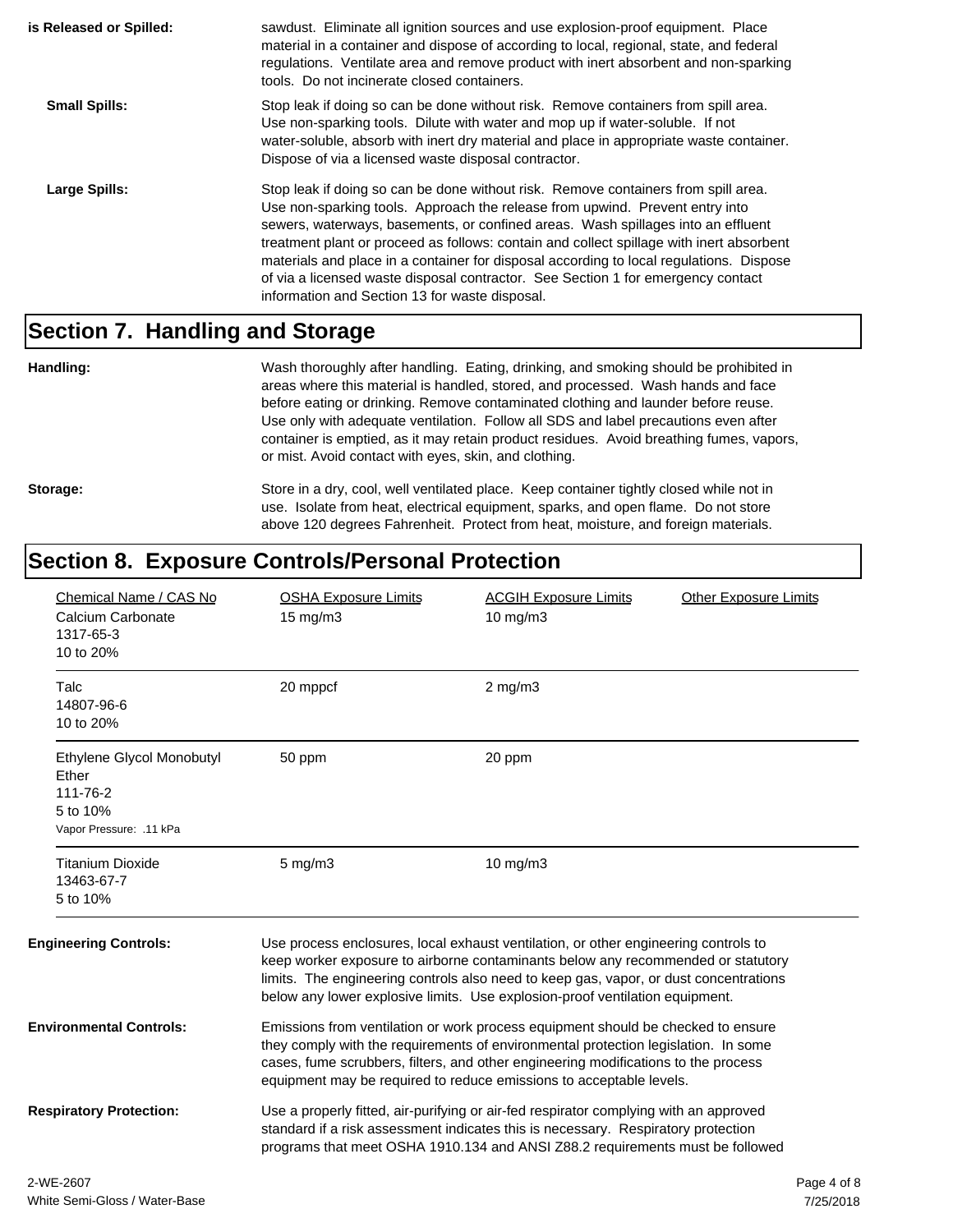| <b>Skin Protection:</b>   | when workplace conditions warrant a respirator's use. A NIOSH/MSHA approved<br>respirator with an organic vapor cartridge may be permissible under circumstances<br>where airborne concentrations are expected to exceed exposure limits. Protection<br>provided by air purifying respirators is limited. Use a positive pressure, air supplied<br>respirator if there is any potential for an uncontrolled release, exposure levels are not<br>known, or in any circumstances where air purifying respirators may not provide<br>adequate protection.<br>Use impervious, chemical resistant gloves to prevent prolonged skin contact and<br>absorption of material through the skin. Nitrile or neoprene gloves may afford<br>adequate protection. Personal protective equipment for the body should be selected<br>based on the task being performed and the risks involved, and should be approved by<br>a specialist before handling this product. Where there is a risk of ignition from static<br>electricity, wear anti-static protective clothing. For best protection, the clothing should<br>include anti-static boots, gloves, and overalls. Appropriate footwear should always be<br>used. |
|---------------------------|--------------------------------------------------------------------------------------------------------------------------------------------------------------------------------------------------------------------------------------------------------------------------------------------------------------------------------------------------------------------------------------------------------------------------------------------------------------------------------------------------------------------------------------------------------------------------------------------------------------------------------------------------------------------------------------------------------------------------------------------------------------------------------------------------------------------------------------------------------------------------------------------------------------------------------------------------------------------------------------------------------------------------------------------------------------------------------------------------------------------------------------------------------------------------------------------------------|
| <b>Eye Protection:</b>    | Safety eyewear, such as splash goggles or a full face shield, should be worn at all<br>times to protect against splashes of liquids.                                                                                                                                                                                                                                                                                                                                                                                                                                                                                                                                                                                                                                                                                                                                                                                                                                                                                                                                                                                                                                                                   |
| <b>Hygienic Measures:</b> | Wash thoroughly with soap and water before eating, drinking, or smoking. Remove<br>contaminated clothing immediately and launder before reuse.                                                                                                                                                                                                                                                                                                                                                                                                                                                                                                                                                                                                                                                                                                                                                                                                                                                                                                                                                                                                                                                         |

### **Section 9. Physical and Chemical Properties**

| <b>Physical State:</b>        | Liquid                      |
|-------------------------------|-----------------------------|
| Odor:                         | Solvent odor                |
|                               |                             |
| Vapor Density                 | Heavier than air            |
| Vapor Density                 | 3.87                        |
| Vapor Pressure                | 7 mmHg                      |
| <b>Evaporation Rate</b>       | Slower than ether           |
| <b>Boiling Point</b>          | 171 C                       |
| Specific Gravity (SG)         | 1.317                       |
| Material VOC (Lb / Gal)       | 1.31                        |
| Material VOC $(g/L)$          | 156.41                      |
| Coating VOC (Lb/Gal)          | 2.29                        |
| Coating VOC (g/L)             | 274.08                      |
| Flash Point:                  | 61 Celsius (142 Fahrenheit) |
| Autoignition:                 | Not available               |
| LEL :                         | $1.1\%$                     |
| UEL:                          | 10.6%                       |
| <b>Partition Coefficient.</b> | Not available               |
| n-octanol/water:              |                             |
| Auto-ignition temperature:    | Not available               |
|                               |                             |

## **Section 10. Stability and Reactivity**

| <b>Conditions to Avoid:</b>      | Avoid temperatures above 120 degrees Fahrenheit. Avoid all possible sources of<br>ignition. Do not pressurize, cut, weld, braze, drill, or expose containers to heat. Do not<br>allow vapor to accumulate in low or confined areas. Avoid contact with strong acid and<br>strong bases. |
|----------------------------------|-----------------------------------------------------------------------------------------------------------------------------------------------------------------------------------------------------------------------------------------------------------------------------------------|
| Incompatibility:                 | Incompatible with strong oxidizing agents.                                                                                                                                                                                                                                              |
| <b>Hazardous Decomposition:</b>  | By open flame, carbon monoxide and carbon dioxide. When heated to decomposition,<br>product emits acrid smoke and irritating fumes. Contains solvents which may form<br>carbon monoxide, carbon dioxide, and formaldehyde.                                                              |
| <b>Hazardous Polymerization:</b> | Will not occur under normal conditions.                                                                                                                                                                                                                                                 |
| Stability:                       | The product is stable.                                                                                                                                                                                                                                                                  |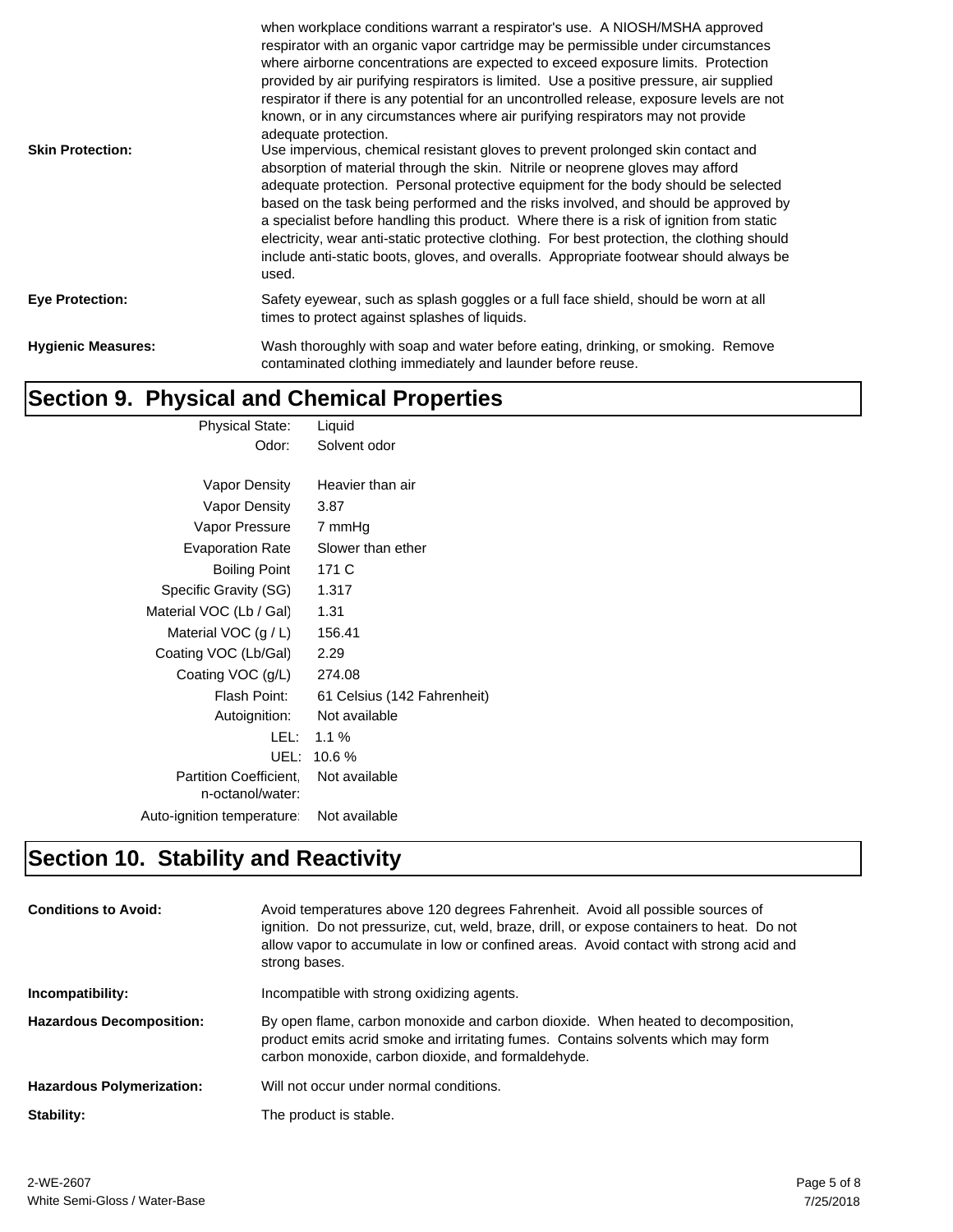#### **Section 11. Toxicological Information**

| <b>Effects of Over-Exposure</b> |                                                                                                                                                                                                                                                                                                                                                                                                                                                                                                                                                                                                                                                                                                                                                                                                                                                                                                                                                                                                                                                                                                                                                                                                                                                                                                                                                                                                                      |  |  |
|---------------------------------|----------------------------------------------------------------------------------------------------------------------------------------------------------------------------------------------------------------------------------------------------------------------------------------------------------------------------------------------------------------------------------------------------------------------------------------------------------------------------------------------------------------------------------------------------------------------------------------------------------------------------------------------------------------------------------------------------------------------------------------------------------------------------------------------------------------------------------------------------------------------------------------------------------------------------------------------------------------------------------------------------------------------------------------------------------------------------------------------------------------------------------------------------------------------------------------------------------------------------------------------------------------------------------------------------------------------------------------------------------------------------------------------------------------------|--|--|
| <b>Eye Contact:</b>             | Causes serious eye irritation.                                                                                                                                                                                                                                                                                                                                                                                                                                                                                                                                                                                                                                                                                                                                                                                                                                                                                                                                                                                                                                                                                                                                                                                                                                                                                                                                                                                       |  |  |
| <b>Skin Contact:</b>            | Prolonged or repeated skin contact may cause irritation. Allergic reactions are<br>possible.                                                                                                                                                                                                                                                                                                                                                                                                                                                                                                                                                                                                                                                                                                                                                                                                                                                                                                                                                                                                                                                                                                                                                                                                                                                                                                                         |  |  |
| Inhalation:                     | Harmful if inhaled. High gas, vapor, mist, or dust concentrations may be harmful if<br>inhaled. Avoid breathing fumes, spray, vapors, or mist. May cause headaches and<br>dizziness. High vapor concentrations are irritating to the eyes, nose, throat, and lungs.<br>Prolonged or excessive inhalation may cause respiratory tract irritation.                                                                                                                                                                                                                                                                                                                                                                                                                                                                                                                                                                                                                                                                                                                                                                                                                                                                                                                                                                                                                                                                     |  |  |
| Ingestion:                      | Harmful or fatal if swallowed. Aspiration hazard if swallowed; can enter lungs and<br>cause damage.                                                                                                                                                                                                                                                                                                                                                                                                                                                                                                                                                                                                                                                                                                                                                                                                                                                                                                                                                                                                                                                                                                                                                                                                                                                                                                                  |  |  |
| <b>Chronic Hazards:</b>         | High concentrations may lead to central nervous system effects (drowsiness,<br>dizziness, nausea, headaches, paralysis, burred vision) and damage. Reports have<br>associated repeated and prolonged occupational overexposure to solvents with<br>permanent brain and nervous system damage. Contains carbon black pigment.<br>Chronic inflammation, lung fibrosis, and lung tumors have been observed in<br>experimental tests involving rats exposed to excessive concentrations of carbon black<br>and several insoluble dust particles for long periods of time. Tumors have not been<br>observed in other species under similar circumstances. Epidemiological studies of<br>North American workers show no evidence of clinically significant negative health<br>effects from occupational exposure to carbon black. Carbon black is listed as a Group<br>2B - Possibly Carcinogenic to Humans, by IARC and is proposed to be listed as A4 -<br>Not Classified as a Human Carcinogen by the American Conference of Governmental<br>Industrial Hygienists. Significant exposure is unlikely during typical application of this<br>product by roller or brush. Risk of overexposure depends on the duration and level of<br>exposure to dust from such processes as repeated sanding of dried surfaces, or<br>inhalation of spray mist, and the actual concentration of carbon black in the product<br>formula. |  |  |
|                                 | Product contains titanium dioxide, which is listed as a Group 2B - Possibly<br>Carcinogenic to Humans by IARC. No significant exposure to titanium dioxide is<br>anticipated while using this product, in which titanium dioxide is bound to other<br>materials including resin and other pigments, during brush or rolling application.<br>Overexposure risks depend on duration and level of exposure to dust, such as from<br>repeated sanding of this product's dried film, or inhalation of spray mist, and the actual<br>concentration of titanium dioxide in the product formula. For additional information,<br>refer to IARC Monograph, Volume 93, 2010.                                                                                                                                                                                                                                                                                                                                                                                                                                                                                                                                                                                                                                                                                                                                                    |  |  |
| <b>Primary Routes of Entry:</b> | Eye contact, ingestion, inhalation, absorption through the skin, skin contact.                                                                                                                                                                                                                                                                                                                                                                                                                                                                                                                                                                                                                                                                                                                                                                                                                                                                                                                                                                                                                                                                                                                                                                                                                                                                                                                                       |  |  |
| <b>Acute Toxicity Values:</b>   | Acute effects of this product have not been tested. Available data on individual<br>components, if any, will be listed below.                                                                                                                                                                                                                                                                                                                                                                                                                                                                                                                                                                                                                                                                                                                                                                                                                                                                                                                                                                                                                                                                                                                                                                                                                                                                                        |  |  |

#### **Section 12. Ecological Information**

**Ecological Information:** Product is a mixture of listed components.

#### **Section 13. Disposal Information**

**Disposal Considerations:** The generation of waste should be avoided or minimized wherever possible. Disposal of this product, solutions, and any by-products should at all times comply with relevant environmental protection regulations and waste disposal regulations, in addition to any local or regional restrictions which may be in effect. Surplus and non-recyclable products should be disposed of via a licensed waste disposal contractor. Waste should not be disposed of untreated to the sewer unless fully compliant with the requirements of all authorities with jurisdiction. Waste packaging should be recycled whenever possible. Incineration or landfill should only be considered when recycling is not feasible. Take care when handling empty containers as they may retain some residual product. Vapor from residue may create a flammable or explosive atmosphere within the used container. Do not expose empty containers to heat or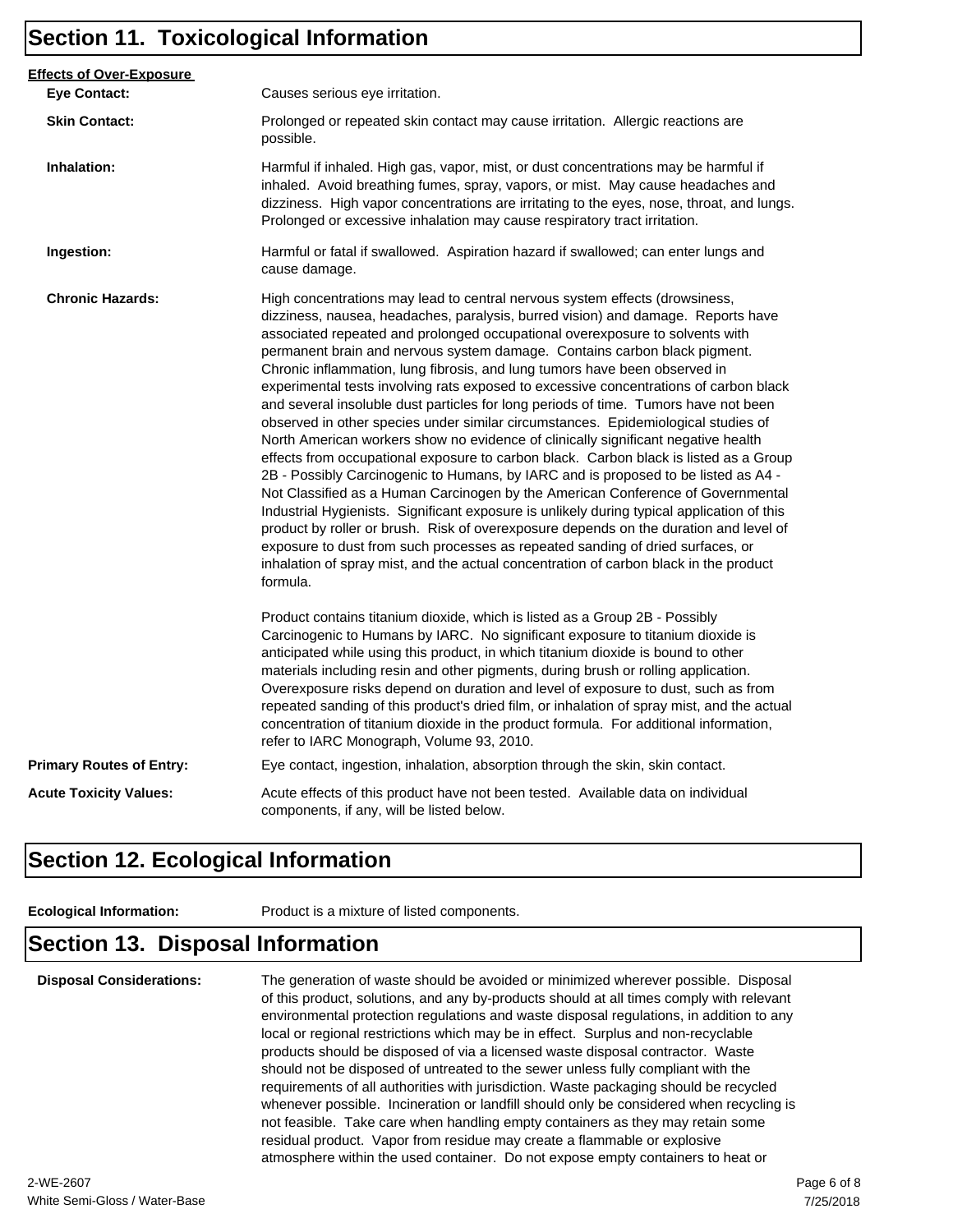sparks, and do not weld, cut, or grind used containers unless they have been thoroughly cleaned. Avoid contact of spilled material with soil, waterways, drains, and sewer systems.

#### **Section 14. Transport Information**

|                          | Domestic (US DOT)        | <b>International (IMDG)</b> | Air (IATA)               | Canada (TDG)             |
|--------------------------|--------------------------|-----------------------------|--------------------------|--------------------------|
| <b>UN Number:</b>        | Not Regulated            | Not Regulated               | Not Regulated            | Not Regulated            |
| <b>UN Shipping Name:</b> | $\overline{\phantom{0}}$ | ۰                           | $\overline{\phantom{0}}$ | $\overline{\phantom{0}}$ |
| <b>Hazard Class:</b>     | $\overline{\phantom{0}}$ | ۰                           | $\overline{\phantom{0}}$ | $\overline{\phantom{0}}$ |
| <b>Packing Group:</b>    | $\overline{\phantom{0}}$ | $\overline{\phantom{a}}$    | ۰                        | $\overline{\phantom{a}}$ |
| <b>Limited Quantity:</b> | $\overline{\phantom{0}}$ | ۰                           | ۰                        | ۰                        |
|                          |                          |                             |                          |                          |

**Special Considerations:** The presence of a shipping description for a particular mode of transport does not indicate that the product is packaged suitably for that mode of transport. All packaging should be reviewed for suitability prior to shipment, so that compliance with applicable regulations can be ensured. Compliance with all applicable regulations is the sole responsibility of the person offering the product for transport. Persons loading and unloading dangerous goods should be trained in all the risks associated with the substances at hand, and on all actions to be taken in case of an emergency situation.

#### **Section 15. Regulatory Information**

| <b>U.S. Federal Regulations</b><br><b>CERCLA - SARA Hazard</b><br>Category: | This product has been reviewed according to the EPA hazard categories promulgated by<br>Sections 311 and 312 of the Superfund Amendment and Reauthorization Act of 1986,<br>known as SARA Title III, and is considered to meet the following categories under<br>applicable conditions:            |  |  |  |
|-----------------------------------------------------------------------------|----------------------------------------------------------------------------------------------------------------------------------------------------------------------------------------------------------------------------------------------------------------------------------------------------|--|--|--|
| <b>SARA Section 313:</b>                                                    | This product contains the following substances subject to the reporting requirements of<br>Section 313 of Title III of the Superfund Amendment and Reauthorization Act of 1986 as<br>well as 40 CFR Section 372:                                                                                   |  |  |  |
| <b>Toxic Substances Control</b><br>Act:                                     | 111-76-2Ethylene Glycol Monobutyl Ether<br>$5 - 10%$<br>This product contains the following chemical substances subject to the reporting<br>requirements of TSCA 12(B) if exported from the United States:                                                                                         |  |  |  |
|                                                                             | - None                                                                                                                                                                                                                                                                                             |  |  |  |
| <b>State Regulations</b><br><b>California Proposition 65:</b>               | <b>WARNING:</b> This product can expose you to chemicals including titanium<br>dioxide, carbon black, and di-n-butyl phthalate, which are known to the State of<br>California to cause cancer and birth defects or other reproductive harm. For<br>more information, visit www.P65Warnings.ca.gov. |  |  |  |
| <b>International Regulations</b><br><b>Canadian WHMIS:</b>                  | This SDS has been prepared in accordance with Controlled Product Regulations except for<br>the use of the 16 headings.                                                                                                                                                                             |  |  |  |

#### **Section 16. Other Information**